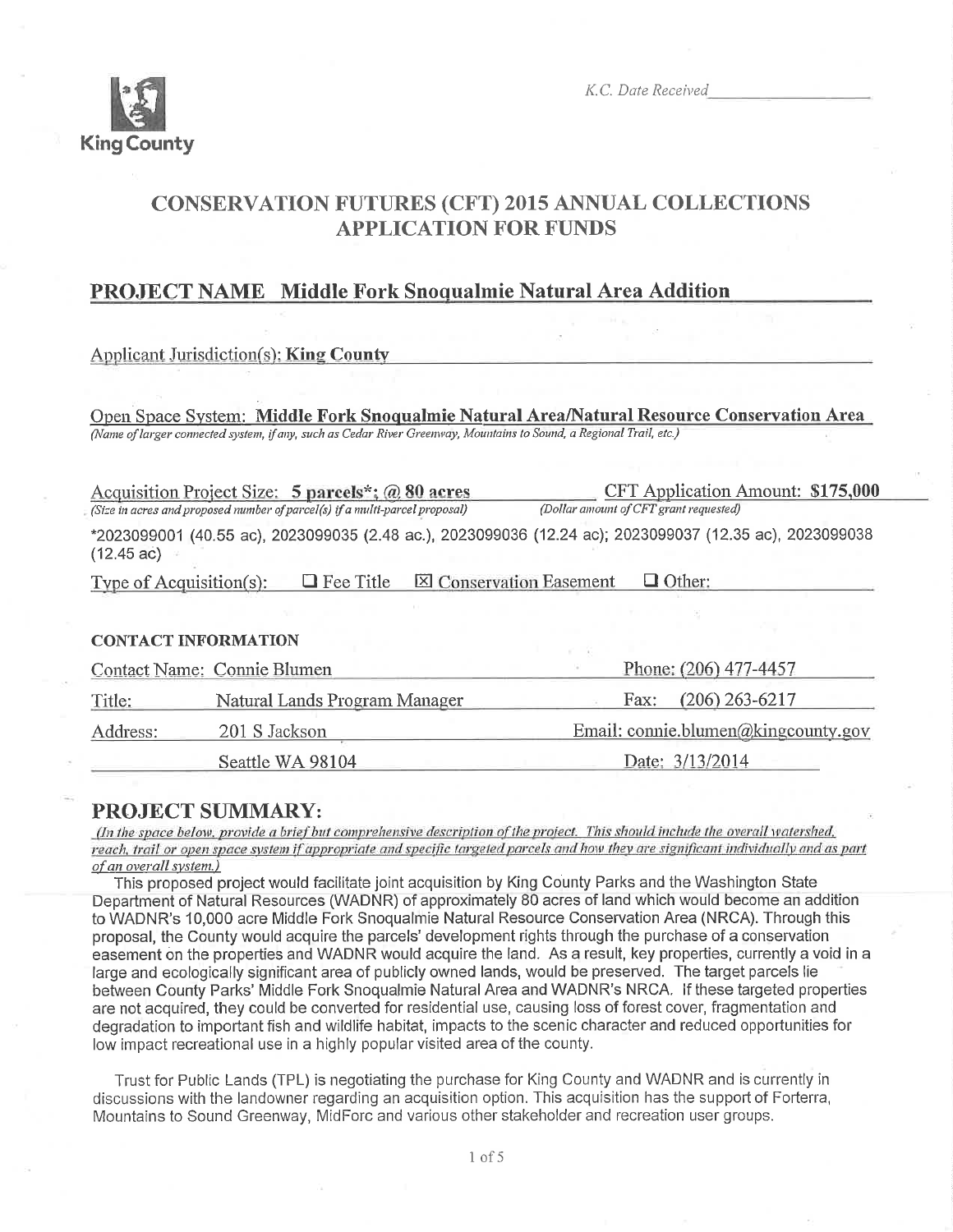## **1. OPEN SPACE RESOURCES**

Please review the attached evaluation criteria. For the proposed acquisition parcel(s), please mark those criteria that apply and thoroughly, yet succinctly, describe in the space below how the proposed acquisition satisfies each marked criteria. Please clearly describe how these criteria might be met at a landscape level, and how they apply to individual parcels. If restoration is part of the plan, please briefly describe the current condition and the hoped for restored condition that is the goal of the acquisition.

- $\boxtimes$  A. Wildlife habitat or rare plant reserve
- $\boxtimes$  B. Salmon habitat and aquatic resources
- $\boxtimes$  C. Scenic resources
- $\Box$  D. Community separator
- $\Box$  E. Historic/cultural resources
- $\Box$  F. Urban passive-use natural area/greenbelt
- $\boxtimes$  G. Park/open space or natural corridor addition
- $\boxtimes$  H. Passive recreation opportunity/unmet needs

#### $\mathbf{A}_{\bullet}$ Wildlife habitat or rare plant reserve

The wildlife inhabiting this area is typical of west side mature second growth forest habitats and thus includes a variety of migratory and resident birds, mammals, amphibians and fish. Species known to use this area are: black bear, cougar, coyote, bobcat, mule deer, raccoon, mountain beaver, barred owls, pileated woodpecker, Pacific tree frog, Pacific giant salamander and red-legged frogs (which are Species of Local Importance as designated in KCCP Policy E-436). Resident elk also utilize lands within the project area. Members of the Upper Snoqualmie Valley Elk Management Group have expressed an interest in conserving additional elk habitat lands.

#### **B.** Salmon habitat and aquatic resources

The Middle Fork Snoqualmie River is a Class 1 Stream and a Shoreline of Statewide Significance. In addition, the Middle Fork Snoqualmie Natural Area is a Waterways 2000 Program site. That program was created to protect some of the County's threatened high-quality riparian habitat and aquatic biological systems by preventing loss of critical spawning and rearing habitat. Waterways also stressed the systems' role in preserving passive use recreation, scenic and cultural resources; conserving wildlife and enhancing existing protected resources.

Tributaries located with the target parcel area join the Middle Fork Snoqualmie River. Snoqualmie Falls, located below the project area, acts as a natural barrier to anadromous salmonids, but above the falls, significant populations of resident cutthroat and rainbow trout occur in the river. Spawning and rearing habitat for these trout species occur in both the mainstem as well as perennial tributaries. Bull trout, a species listed as threatened, are also assumed to live above the falls. The target parcels contain year round spring fed streams which support a stable population of cutthroat, but undersized culverts block passage. Public ownership of the parcels would facilitate stream restoration and replacement of the culverts.

#### $\mathbf{C}$ . **Scenic resources**

The subject parcels lie within the Mountains to Sound Greenway (Greenway). Acquisition of these parcels will create larger scenic open space area, filling in gaps in vast public ownership, consistent with the Greenway's goal of protecting open space lands from Seattle to Central Washington in order to enhance scenic beauty, conserve wildlife habitat and provide for recreational opportunities. The Greenway has formally expressed support of this acquisition. In addition, views of the surrounding landscape (including nearby peaks) can be seen from these parcels.

#### G. Park/open space or natural corridor addition

These target parcels lie within a large and critical location natural open space corridor, just south of King County's 660 acre Middle Fork Snoqualmie Natural Area and directly east of Washington State Department of Natural Resources' (WADNR) 9000 acre Middle Fork Snoqualmie Natural Resource Conservation Area (NRCA) Because this proposal involves King County acquisition of conservation easement on land that would be owned by the State, the properties are proposed as an addition to the State's NRCA but would be co-managed by the County primarily through the its responsibilities for monitoring easement conditions. The properties lie south of Snoqualmie Forest, east of the Snoqualmie River and northwest of the City of Snoqualmie; they are located in rural King County within WRIA7 (Snohomish), Snoqualmie River Basin

#### Η. Passive recreation opportunity/unmet needs

Snoqualmie Valley is an extremely popular location for outdoor recreation, located within 35 miles from Seattle, accessible to over 1 million people. Acquiring these parcels would result in new and increased experiences for low impact trail users; a well maintained trail already exists on the property. Mailbox Peak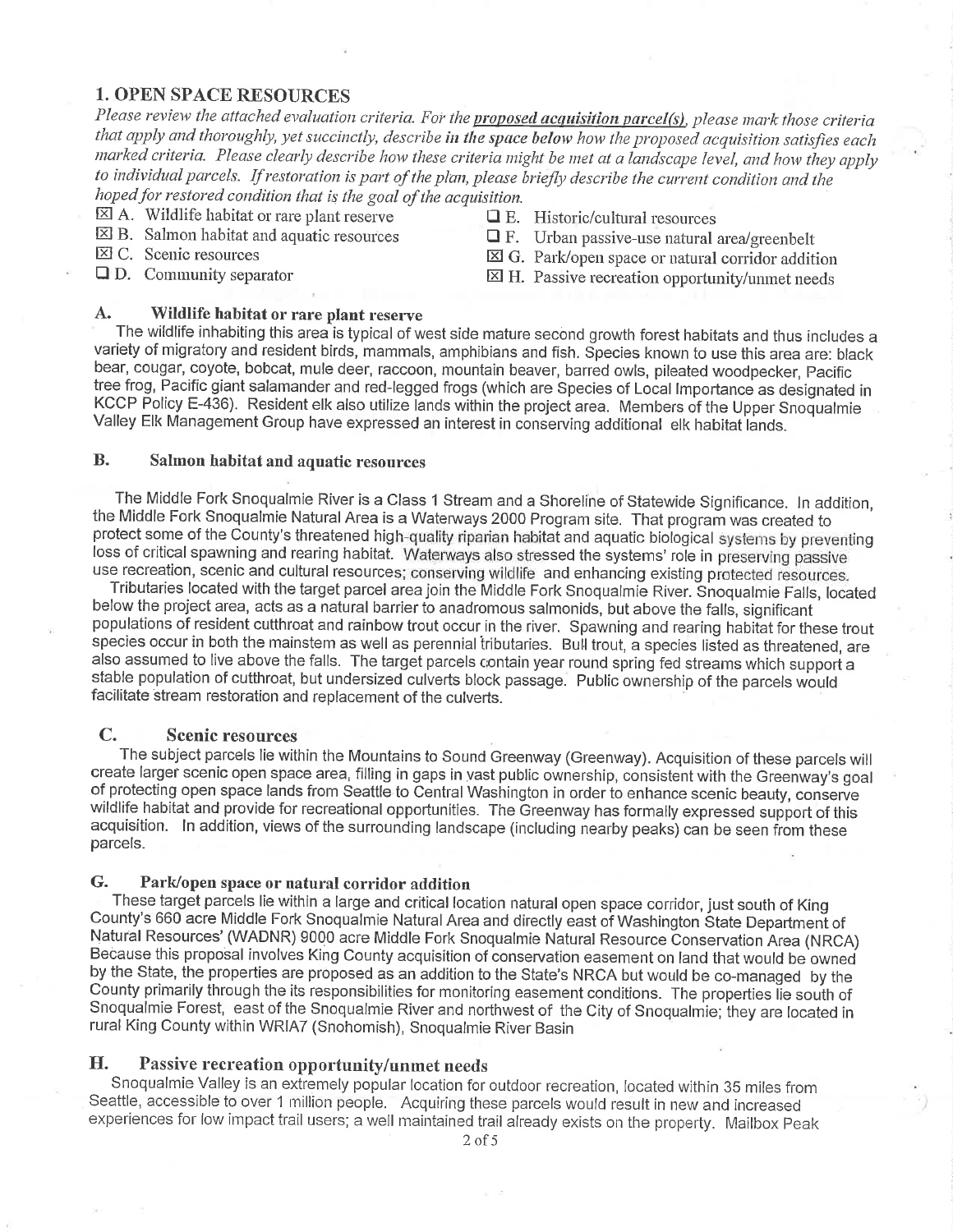Trailhead (access to a 6 mile trail) is located on an adiacent WANDR owned parcel Letters of support sent to the County by stakeholders (Middle Fork Outdoor Recreation Coalition (MidFORC), Mountains To Sound Greenway, Alpine Lakes Protection Society, Mountaineers and Valley Camp Ministries) during the last grant round indicate broad support for the project.

# 2. ADDITIONAL FACTORS

For the proposed acquisition parcel(s), please mark all criteria that apply and thoroughly, yet succinctly, describe in the space below how the proposed acquisition satisfies each marked criteria.

- $\boxtimes$  A. Educational/interpretive opportunity
- $\boxtimes$  B. Threat of loss of open space resources
- $\boxtimes$  C. Ownership complexity/willing seller(s)/ownership interest proposed
- $\boxtimes$  D. Partnerships Describe any public or private partnerships that will enhance this project
- $\boxtimes$  E. Is the property identified in an adopted park, open space, comprehensive, or community plan?

 $\boxtimes$  F. Transferable Development Credits (TDC) participation

#### **Educational/interpretive opportunity** A.

Since the target parcels would be an addition to thousands of acres of public lands within the County's Natural Area and WADNR's NRCA, there are excellent opportunities to build upon interpretive messaging provided on existing signage within those two sites. Possible themes include educational information about the area's fish and wildlife habitat value, importance of invasive control, as well as about sustainable forestry and forest restoration. In addition, the parcels lie immediately adjacent to Valley Camp, a well established, camp retreat center focused on outdoor experiences creating strong possibilities for partnerships for environmental education.

#### **B.** Threat of loss of open space resources

This proposed acquisition project is needed to fill a void in a significant matrix of protected county, state and federal lands. Although 98% of the 10,000 acre Middle Fork Snoqualmie Valley is publicly owned, there are several key threatened priority parcels remaining, these target parcels are among those. These parcels lies between (south of) King County's Middle Fork Snoqualmie Natural Area and WADNR's Middle Fork Snoqualmie NRCA (directly to the east). If these targeted properties are not acquired, they could be developed further for residential use, causing loss of forest cover, fragmentation and degradation to wildlife habitat, impacts to the scenic character and reduced opportunities for passive recreational use of the property, including development adjacent to a trailhead. The fact that the owner is actively marketing the properties increases the potential threat of loss.

#### $\mathbf{C}$ . Ownership complexity/willing seller(s)/ownership interest proposed

The properties are available for sale and the owner has already had discussions with the Trust for Public Lands (TPL). A few offers have been received to date but the owner rejected those. The seller is aware of King County's and WADNR's interest in acquiring the land and the owners have expressed some interest in seeing that the lands become conserved. The Trust for Public Lands is working with both the County and State to assist with negotiations with the goal of developing an option agreement.

#### D. Partnerships - Describe any public or private partnerships that will enhance this project

King County and the State are working together to acquire the remaining priority threatened properties within the larger the entire Middle Fork Snoqualmie Gateway Project area that was outlined in the previous CFT grant application. Completion of the project acreage of this proposed acquisition will involve a phased approach. Most of the lands within the Gateway project are proposed for state ownership; the county has an interest in partnering with the State through the acquisition of development rights, resulting in County owned conservation easements. This approach has been successful on several other priority conservation lands, such as the Upper Raging River Forest.

Both King County Parks and WADNR partners with various stakeholders to plan and maintain backcountry trails; such groups could also help with trail maintenance on these targeted parcels. In addition, a watershedwide invasive weed effort has been occurring in the Middle Fork basin, carried out by a number of groups and public agencies (Mountains to Sound Greenway, King County, WADNR, the Native Plant Society and MidFORC). Hundreds of miles of roads, trails, and riverbanks have been surveyed and weed control has occurred on hundreds of acres, acquisition of these properties would ensure that effort could be continued in this key area.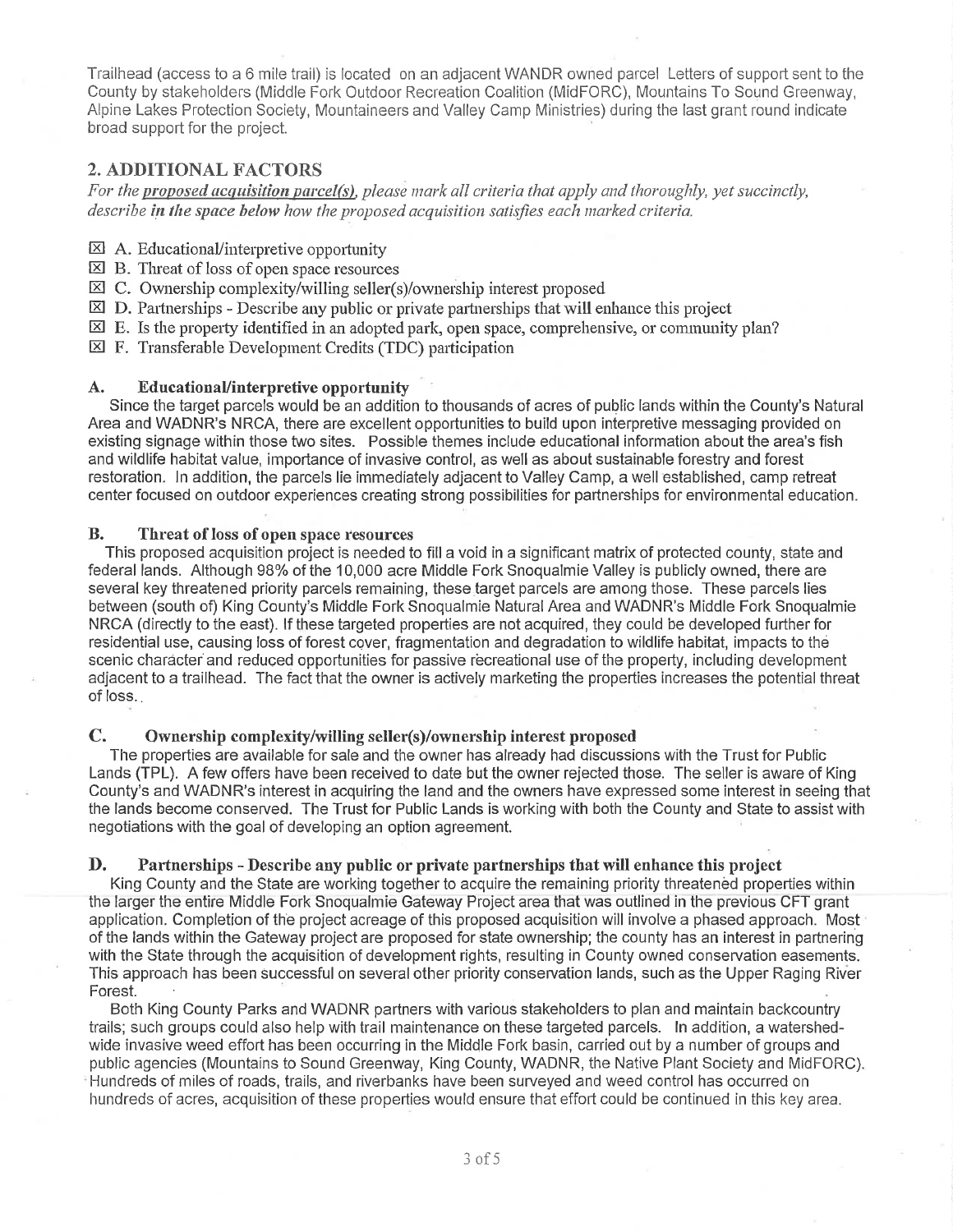### E. Is the property identified in an adopted park, open space, comprehensive, or community plan?

Both the 2012 King Gounty Comprehensive Plan (KCCP), as amended, and the 2010 King County Open Space Plan contain policies that direct acquisition, planning, and stewardship of KC Parks. The acquisition of these parcels is consistent with these policies as follows:

The Open Space Plan policies direct Parks to:

- focus regional open space efforts on the natural watershed systems and regional systems such as the wildlife habitat network and Mountains to Sound Greenway
- . conserve lands that accommodates backoountry trails/adds to a backcountry trail network
- acquire lands that provide connectivity with existing county ownership and provide multiple benefits/functions
- assist with conservation of forest land and facilitate those lands as viable working resource lands

### The Parks, Recreation and Open Space Chapter (Ch. 6) of the KCCP states:

- . Open space sites should be acquired when identified in the King Gounty Park, Recreation, and Open Space Plan...to protect contiguous tracts of working resource lands or ecological resources. (Policy P-117)
- . Forest land owned by King County shall provide large tracts of forested property. . . that protect areas from development or provide a buffer between commercial forestland and adjacent residential development. (Policy P-114).
- . KC Parks"should facilitate educational and interpretive programs that further the enjoyment, understanding and appreciation of the natural, cultural and recreational resources (Policy P-107)
- . lmportant natural habitat and biological diversity should be protected, preserved and enhanced (p-109)

## The Middle Fork Snoqualmie Natural Area Site Management Plan (1999) recommends:

. acquiring properties that buffer the natural area, provide connection between natural area and other resource lands and preserve habitat corridors within the area.

## F. Transferable Development Credits (TDC) participation

The County's TDR Program staff confirmed that the target properties qualify as TDR sending sites and also assisted with developing the estimate of purchase price for the properties' development rights. However, at this time the target parcels are not ranked as high príorities for TDR bank acquísition.

# 3. STEWARDSHIP AND MAINTENANCE

How will the property be stewarded and maintained? Does the property lend itself to volunteer stewardship opportunities? How will ongoing stewardship and maintenance efforts be funded?

The target properties are located next to an existing King County Natural Area managed and monitored by King County Parks. Proximity to existing park sites and facilities creates efficiencies in management. Site stewardship would be funded by the Parks Levy (which includes accelerator for new acquisitions). ln addition, as previously described above. WADNR would own and manage the land. Several user groups would likely be interested/willing to support and assist with site monitoring, and restoration, invasive control and trail projects<br>through volunteer events

### 4. PROJECT BUDGET

| 1) TOTAL CFT APPLICATION AMOUNT <sup>a</sup> | CFT: \$175,000 |  |
|----------------------------------------------|----------------|--|
| 2) TOTAL PEL APPLICATION AMOUNT <sup>b</sup> | PEL: \$175,000 |  |

"Allowable CFT acquisition costs (Ordinance 14714): The disbursement of funds shall be made only for capital project expenditures that include costs of acquiring real property, including interests in real property, and the following costs: the cost of related relocation of eligible occupants, cost of appraisal, cost of appraisal review, costs of title insurance, closing costs, pro rata real estate taxes, recording fees, compensating lax, hazardous waste substances reports, directly related staff costs and related legal and administrative costs, but shall not include the cost of preparing applications for conservation futures funds.<br><sup>h</sup>King County projects only, if applicable.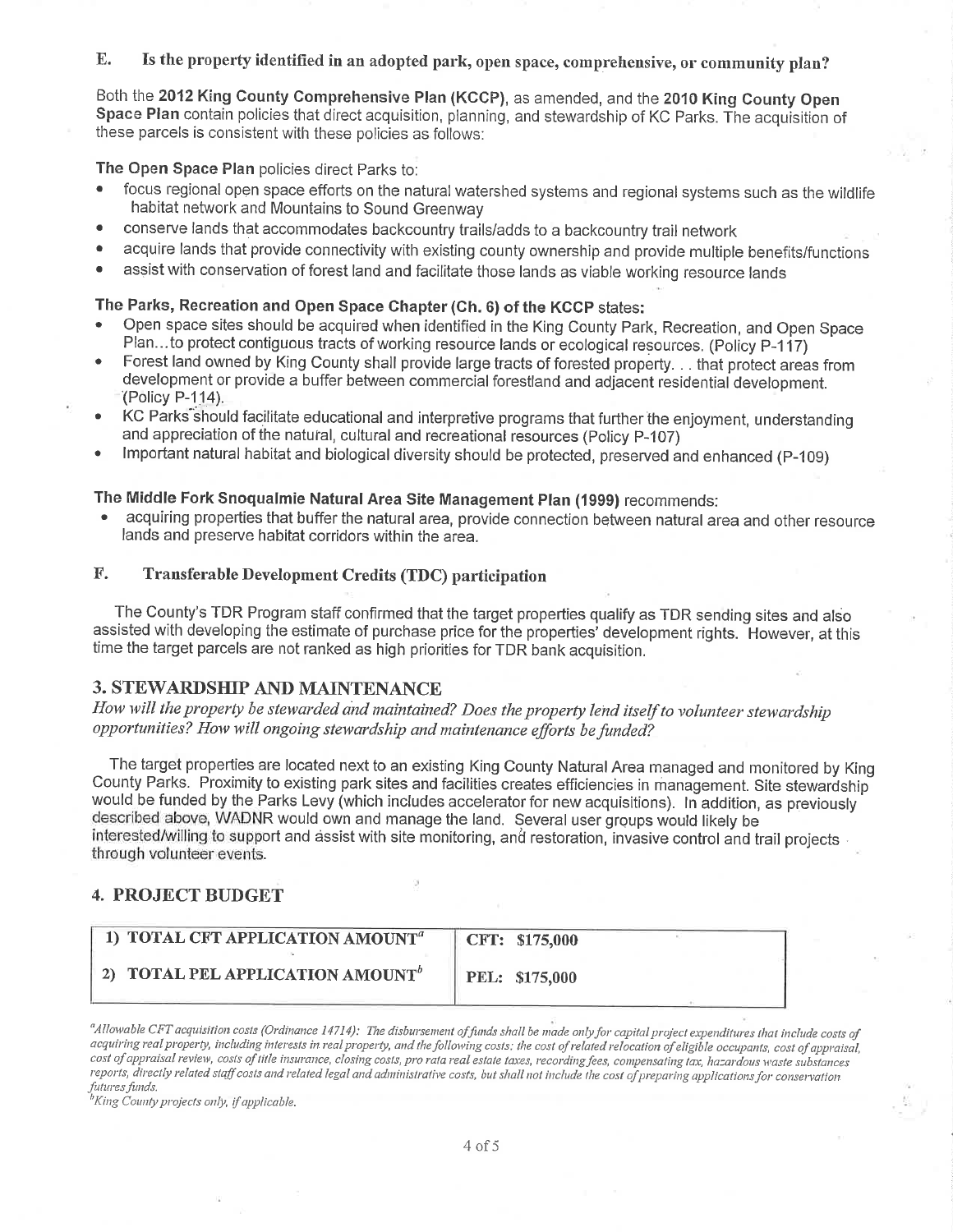### **Estimation of property value:**

Briefly note how land values have been estimated (i.e., appraisal, property tax assessment, asking price, letter of value or other means).

| <b>PROJECT COSTS</b>                                                                                               |          | ESTIMATED DOLLAR AMOUNT OR RANGE         |                                                                                                                    |  |
|--------------------------------------------------------------------------------------------------------------------|----------|------------------------------------------|--------------------------------------------------------------------------------------------------------------------|--|
| Total property interest value* (DR purchase only)                                                                  |          | \$580,000                                |                                                                                                                    |  |
| Title and appraisal work (shared with WADNR,<br>TPL)                                                               |          | 10,000<br>S                              |                                                                                                                    |  |
| Closing, fees, taxes (shared with WADNR)                                                                           |          | 5,000<br>\$                              |                                                                                                                    |  |
| Relocation                                                                                                         |          | N/A                                      |                                                                                                                    |  |
| Hazardous waste reports                                                                                            |          | N/A                                      |                                                                                                                    |  |
| Directly related staff, administration and legal costs                                                             |          | 5,000<br>S.                              |                                                                                                                    |  |
| <b>Total Project Costs (CFT and other funds)</b>                                                                   |          | \$600,000                                |                                                                                                                    |  |
| * based on estimates provided by the King County TDR Program Manager and TPL                                       |          |                                          |                                                                                                                    |  |
| <b>MATCHING FUNDS: Existing Sources</b><br>(CFT can only provide a maximum of 50% of<br>anticipated project costs) |          | <b>DATE</b><br>(Expended or Committed)   | <b>DOLLAR AMOUNT</b><br>(Expended or Committed)                                                                    |  |
| <b>WADNR</b> will use USFWS Section 6                                                                              |          |                                          |                                                                                                                    |  |
| <b>Endangered Species Conservation Funds for</b><br>fee title (land)                                               |          | Funds in hand, but expire<br>w/in a year | TBD based on remaining<br>balance in grant fund                                                                    |  |
| <b>Total CFT Funds Previously Received</b><br><b>This Project</b>                                                  |          | 2013 CFT                                 | \$125,000                                                                                                          |  |
| <b>Total Matching Funds and Past CFT Funds</b><br><b>Currently Identified</b>                                      | 2013 CFT |                                          | \$125,000 CFT<br>\$125,000 Parks Levy                                                                              |  |
| Unidentified Remaining Match Need                                                                                  |          | N/A                                      | WADNR will need to secure<br>funds for underlying fee $\omega$<br>\$200,000 (if Section 6 funds not<br>sufficient) |  |

Unidentified remaining match need: What funds are anticipated and what is the time frame? Please briefly discuss how the unidentified remaining match need above will be met.

# 5. IN-KIND CONTRIBUTIONS FROM PARTNERSHIPS

| <b>Brief Activity Description</b>                                                   | Dollar Value of<br>In-kind<br>Contribution    | <b>Status</b><br>(Completed or Proposed) | <b>Activity Date Range</b><br>(Completion Date or Proposed<br>Completion Date) |
|-------------------------------------------------------------------------------------|-----------------------------------------------|------------------------------------------|--------------------------------------------------------------------------------|
| WADNR will contribute funds<br>for fee acquisition of land after<br>DRs are removed | TBD based on<br>number of<br>parcels acquired | WADNR has Section 6<br>funds in hand     | Grant expires within one year                                                  |
| WADNR will contribute funds<br>for fee acquisition of land after<br>DRs are removed | TBD based on<br>number of<br>parcels acquired | Applying for WA ST<br>RCO WWRP grant     | Application due 5/2014<br>Funds Awarded 6/2015                                 |
| TPL may help fund title work and<br>appraisals/handling negotiations                | @\$10,000                                     | Underway/ongoing                         | 2014                                                                           |
| <b>TOTAL</b>                                                                        | TBD                                           |                                          |                                                                                |

6. ATTACHED MAPS (Two maps are now required: 1) site map and 2) general location map; you may also include one additional map, aerial photo or site photo)

8 1/2 x 11" maps are preferred, but 11 x 17" is acceptable if folded and hole-punched for insertion into a three-ring binder. Site Map that shows the following: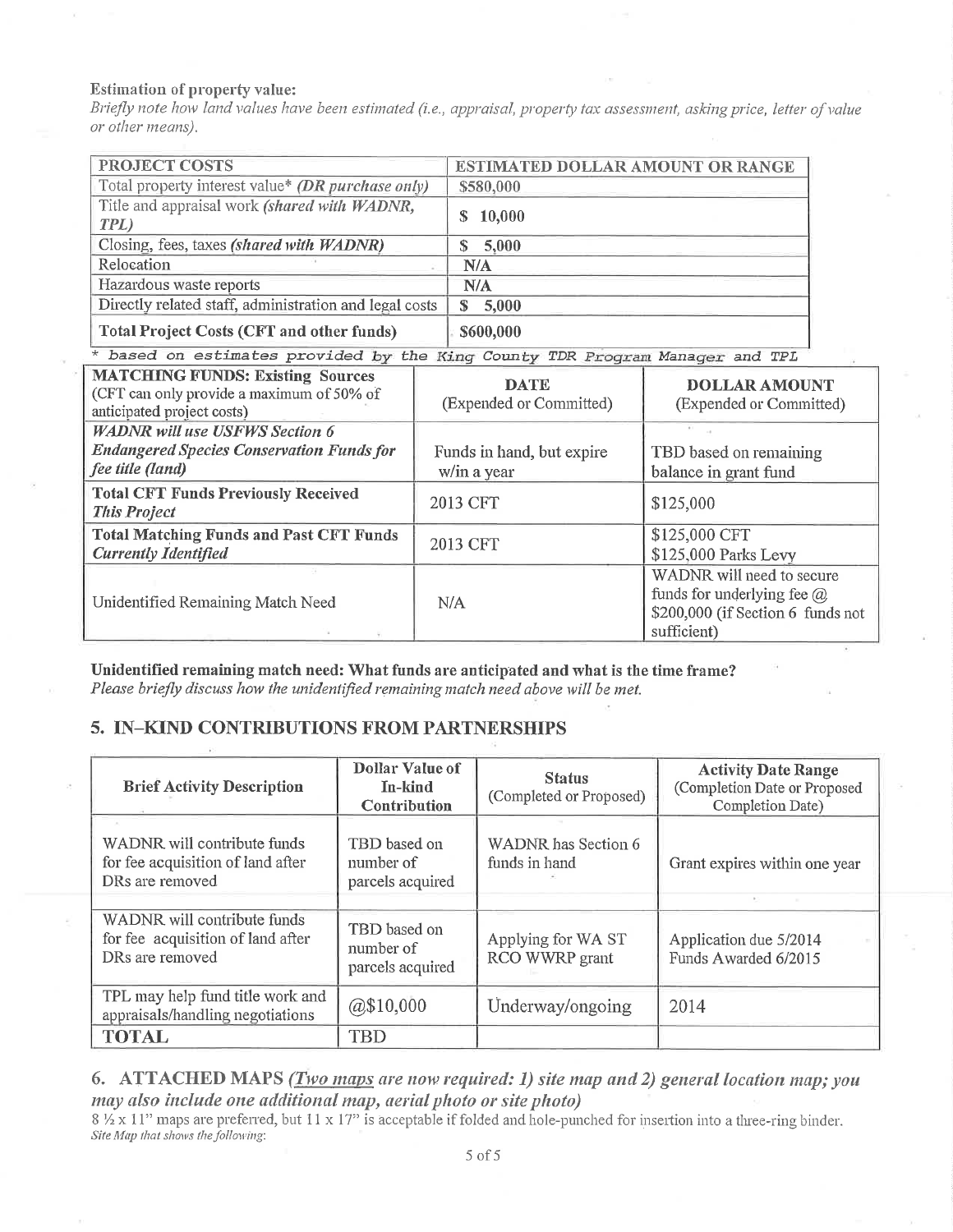